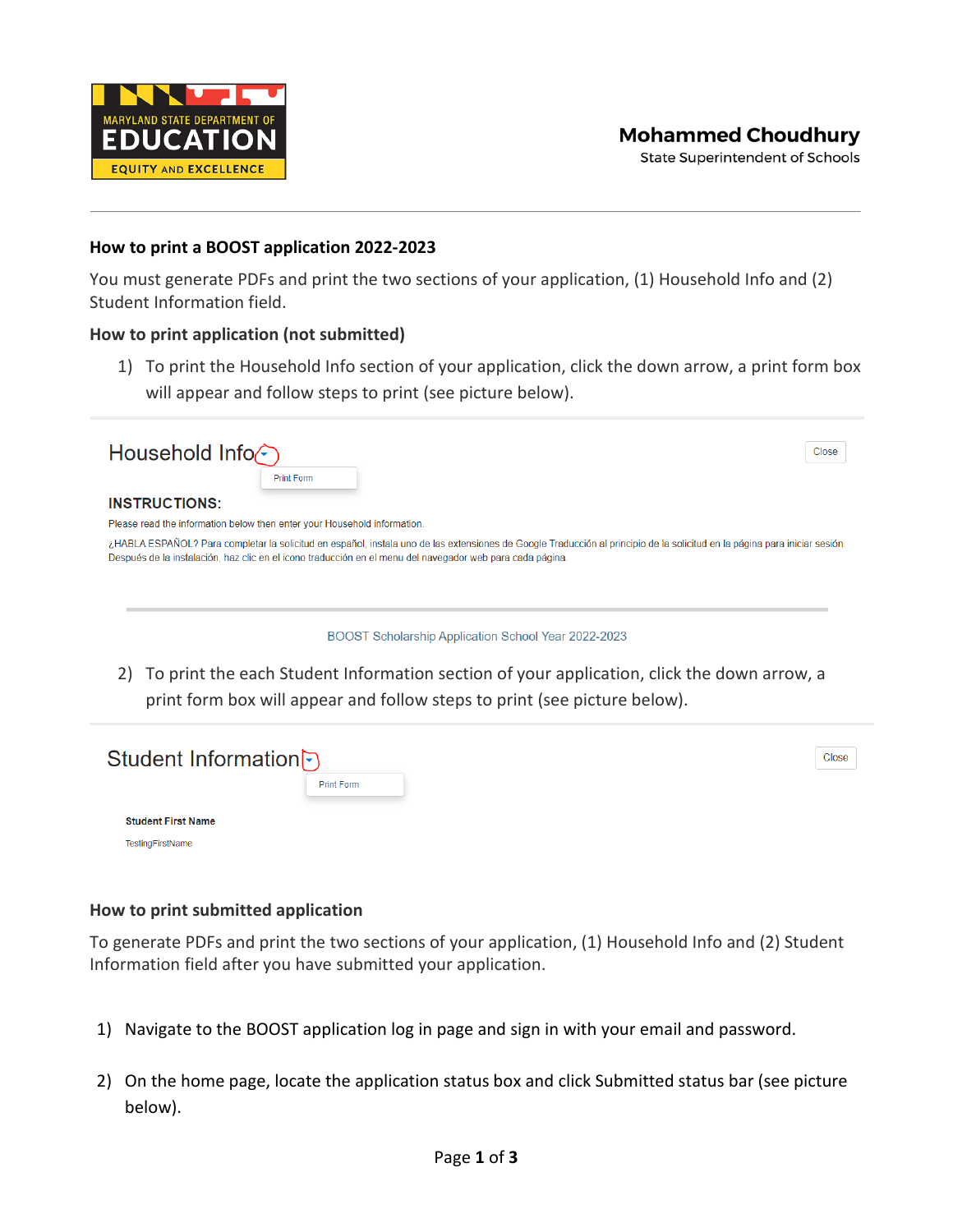

3) On the home page, locate the application Household Info section and the view button. Click the "View" button to display application Household Info (see below).



4) On the Household Info page, to print the Household Info section of your application, click the down arrow, a print form box will appear and follow steps to print (see picture below).